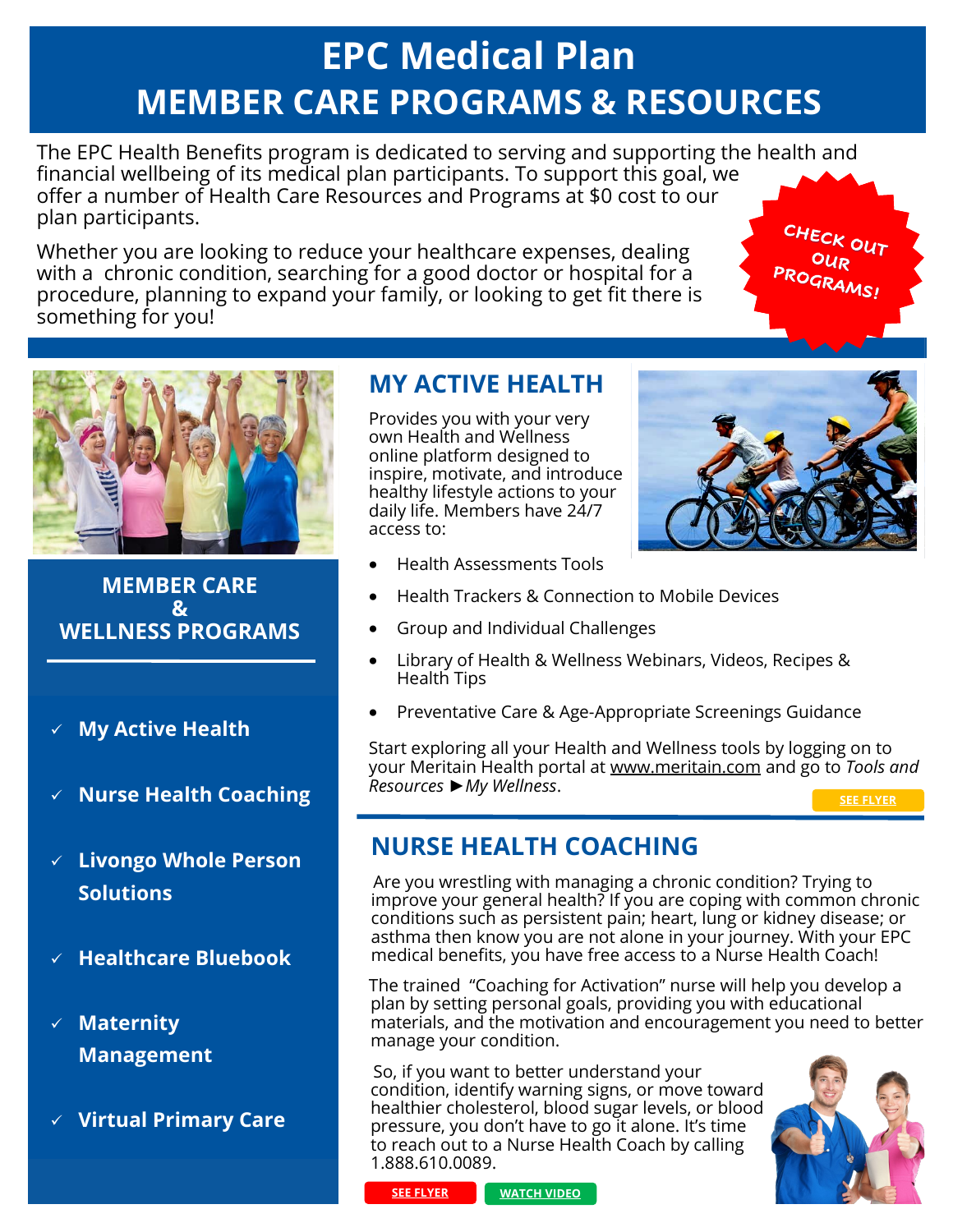# **LIVONGO WHOLE PERSON SOLUTIONS**

This nationally recognized health management program provides a personalized and effective approach to managing health challenges related to diabetes, prediabetes, and hypertension.



Whether you are living with one or more of those

conditions or related complications such as weight management or behavioral health you will receive a unified one-stop experience that adapts to your needs as you move through your health journey.

If you qualify for this program you'll receive one-on-one expert health coaching with personalized insights and tips; and depending on your conditions access to supplies, connected meters, monitors and scales. This places at your disposal the tools you need for managing your health conditions and reaching your goals.

The Livongo program has a proven record of member satisfaction with measurable and sustainable results. Wait no longer, to learn more call 1.800.945.4355 or go to [be.livongo.com/MERITAINWP/new,](https://welcome.livongo.com/REGCODE?ccid=WPGEN&utm_medium=referral&utm_source=hr&utm_campaign=hr-kit&utm_term=und&utm_content=v0-mvp) if registering use code: MERITAINWP.

#### **[SEE FLYER](https://epc.org/wp-content/uploads/Files/4-Resources/1-Benefits/6-2022/2022MeritainLivongoWholePersonMembers.pdf)**

### **VIRTUAL PRIMARY CARE**

Feeling sick or have a health concern?

Start a virtual primary care physician visit, on-demand, 24/7 from any location via text messaging using your smart phone or mobile device. The benefit is available to you and



your covered dependents age 1 or older under any of our five EPC medical plans through 98point6.

All you need to do is download the app, register and you will have immediate access to a primary care physician. Learn more or download the app by visiting [www.98point6.com/](http://www.98point6.com/members-homebase)

#### **[SEE FLYER](https://www.98point6.com/members-homebase/?utm_source=EPC&utm_medium=newsletter&utm_campaign=intro_letter)**



Did you know that the EPC medical benefit provides you with a tool to see quality rankings on doctors and hospitals in your area? About to undergo a medical procedure?

With Healthcare Bluebook you can find out which hospital in your area ranks highest for performance and positive outcomes for your specific procedure. Also see quality rankings for over 200,000 doctors!

Another great feature of Bluebook is when you are scheduling a test or a procedure and select a "**GREEN** provider" you can earn incentives of up to \$1,500 on eligible procedures! Learn more through the link or phone number provided below.

Bluebook also has a pricing transparency tool that enables you to see **Fair Price**  information and compare costs across providers and facilities in your area. Billed costs can vary by as much as 500% between facilities! Since you may have to meet your deductible or pay coinsurance, these tools empower you to make informed healthcare decisions regarding both quality and cost.

Start using these tools today by logging on to your Meritain Health portal at [www.meritain.com,](http://www.meritain.com/) click *Tools and Resources* ►*Health Tools* ►*Healthcare Bluebook*, or call 1.800.341.0504.

**[SEE FLYER](https://epc.org/wp-content/uploads/Files/4-Resources/1-Benefits/6-2022/2022MeritainHealthcareBluebook.pdf) [WATCH VIDEO](https://www.youtube.com/watch?v=p3ML4jdr2yc)**